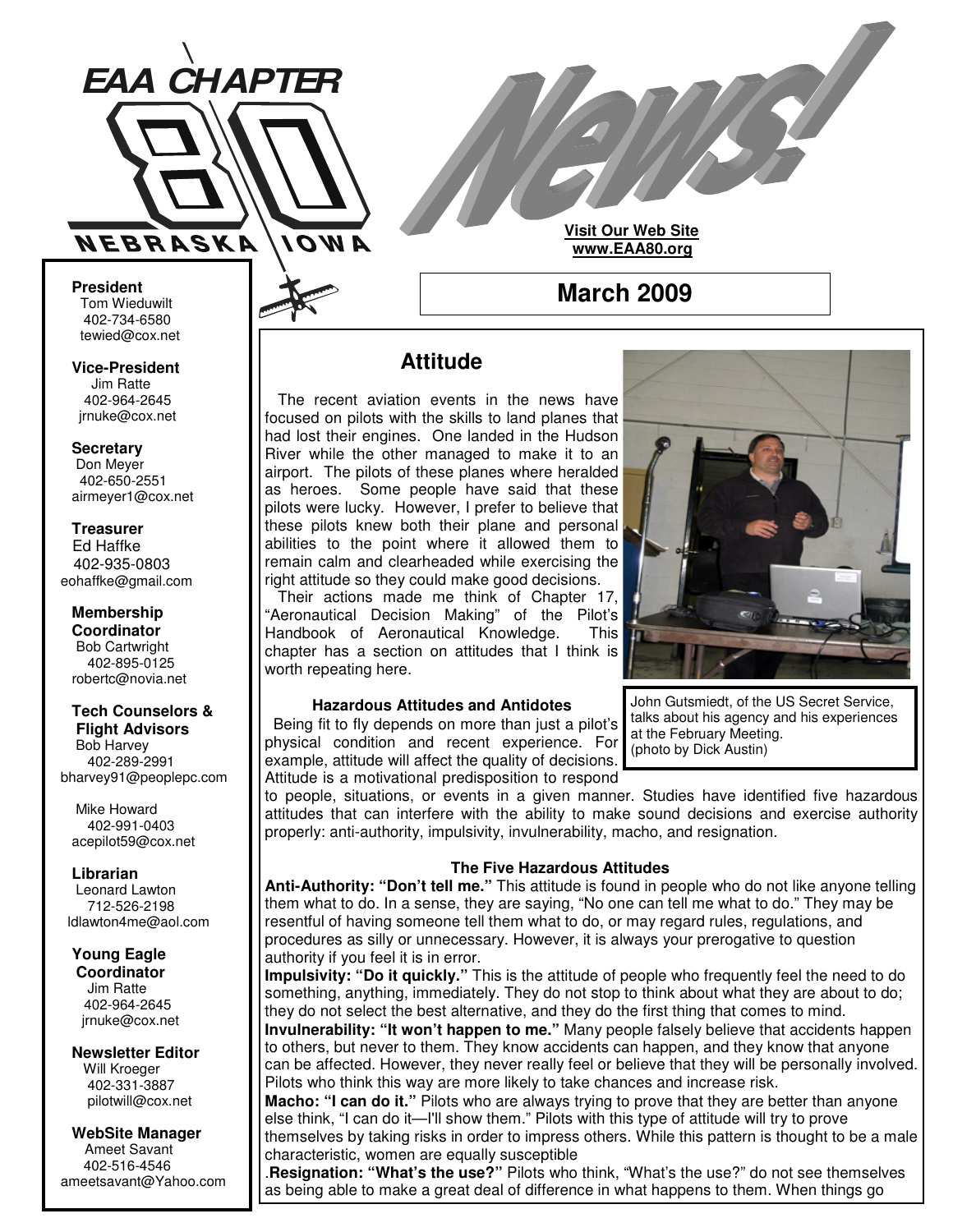well, the pilot is apt to think that it is good luck. When things go badly, the pilot may feel that someone is out to get me, or attribute it to bad luck. The pilot will leave the action to others, for better or worse. Sometimes, such pilots will even go along with unreasonable requests just to be a "nice guy."

Hazardous attitudes contribute to poor pilot judgment but can be effectively counteracted by redirecting the hazardous attitude so that correct action can be taken. Recognition of hazardous thoughts is the first step toward neutralizing them. After recognizing a thought as hazardous, the pilot should label it as hazardous, then state the corresponding antidote. Antidotes should be memorized for each of the hazardous attitudes so they automatically come to mind when needed.

Will

## $M$ arch Meeting Time & Location

This month's meeting is on Monday March at 7:00PM at Hangar One at Millard Airport. The airport is still located on South 132nd Street between Q and Harrison.

# $M$ arch Program.

Our March Program will be our own Mike Howard on his flight around Mt. Everest.

Upcoming programs are: Apr: Tom Sears on Cardiac Health May: Mike Howard on Aircraft Structural Design

**EVENTS:** (B) - Breakfast / (L) - Lunch

| Chapter 1055 (B) (0800-1000) | York, NE       |
|------------------------------|----------------|
| Chapter 569 (B) (0800-1000)  | Crete, NE      |
| Annual Chili Feed (L)        | Fort Dodge, IA |
| Fly-in (B) 19th Annual       | Dubuque, IA    |
| $Fly-in(B)$                  | Abilene, KS    |
| State Fly-in & Air Show      | Fairmont, NE   |
| Offutt AFB Open House        |                |
|                              |                |

**Nebraska State Fly-in and Air Show,** Fairmont, NE. Fly in breakfast hosted by EAA Chapter 1055. Static aircraft with and air show in the afternoon. Come visit the historic Fairmont airbase! http://www.nebraskastateflyin.com

**THEIR BACK** - Just when you thought USER FEES were dead. AOPA reports - President Barack Obama's proposed budget is calling for aviation user charges starting in 2011. The White House Office of Management and Budget (OMB) released the proposal Feb. 26, and although there is not much detail, the document makes it clear that the administration wants to replace some of the aviation excise taxes with "direct user charges."

"It is often said the devil is in the details, but even with only a few details, we are concerned," said AOPA President Craig Fuller. "We have been working constructively with the Obama administration and Congress about moving forward with air traffic control modernization and airport development. However, the warning light went on with the budget briefing documents and the plan for imposing billions in user fees on the aviation community."

The budget "proposes repealing some aviation excise taxes and replacing these taxes with direct user charges."

**"Don't Trash the Beacon"** CAP campaign to encourage people who are disposing an old ELT to disconnect the batteries before disposing of it to prevent an accidental activation. Old 121.5/243 MHz emergency locators could accidentally broadcast distress signals if not disposed of with care, causing emergency responders to use time and resources to track down the signal because they have no way of knowing whether it is a true emergency. (from multiple sources)

**FAA Says Go Plastic.** Still hanging onto your paper pilot certificate? You'll need to upgrade to a plastic pilot certificate by March 31, 2010. The FAA released its final rule on Feb. 28, announcing the required switch to the certificate it deems is more counterfeit resistant. Pilots can request the plastic certificate through the FAA's Web site. The cost is \$2. However, if you change your pilot certificate number from your Social Security number, the switch is free. (from AOPA e-pilot)

**General Aviation Badging**. The TSA has a secret plan to require background checks and require the badging of general aviation pilots using airports served by airlines. AOPA says it's been aware of the proposal for some time and its lobbying efforts resulted in a 60-day delay (to June 1) for implementation while the TSA considers input from general aviation operators. It's hoped that security measures more in tune with GA operations and requirements will result. Question - what happens to pilots from non-commercial airports who land at a bigger airport, minus the requisite badging and background checks? (pieced from AOPA e-pilot)



The weather is starting to get better and a lot of you are thinking about doing more flying. Well, Ron Wood has the perfect plane for you. His is asking \$17,500 for his Cessna 150. If interested, contact him at 402-333-7160 or rwood90641@aol.com

See the back cover for a letter from The Strategic Air & Space Museum thanking us for the Young Eagle rides we have provided for Space Camp kids. Thanks to all who helped. Jim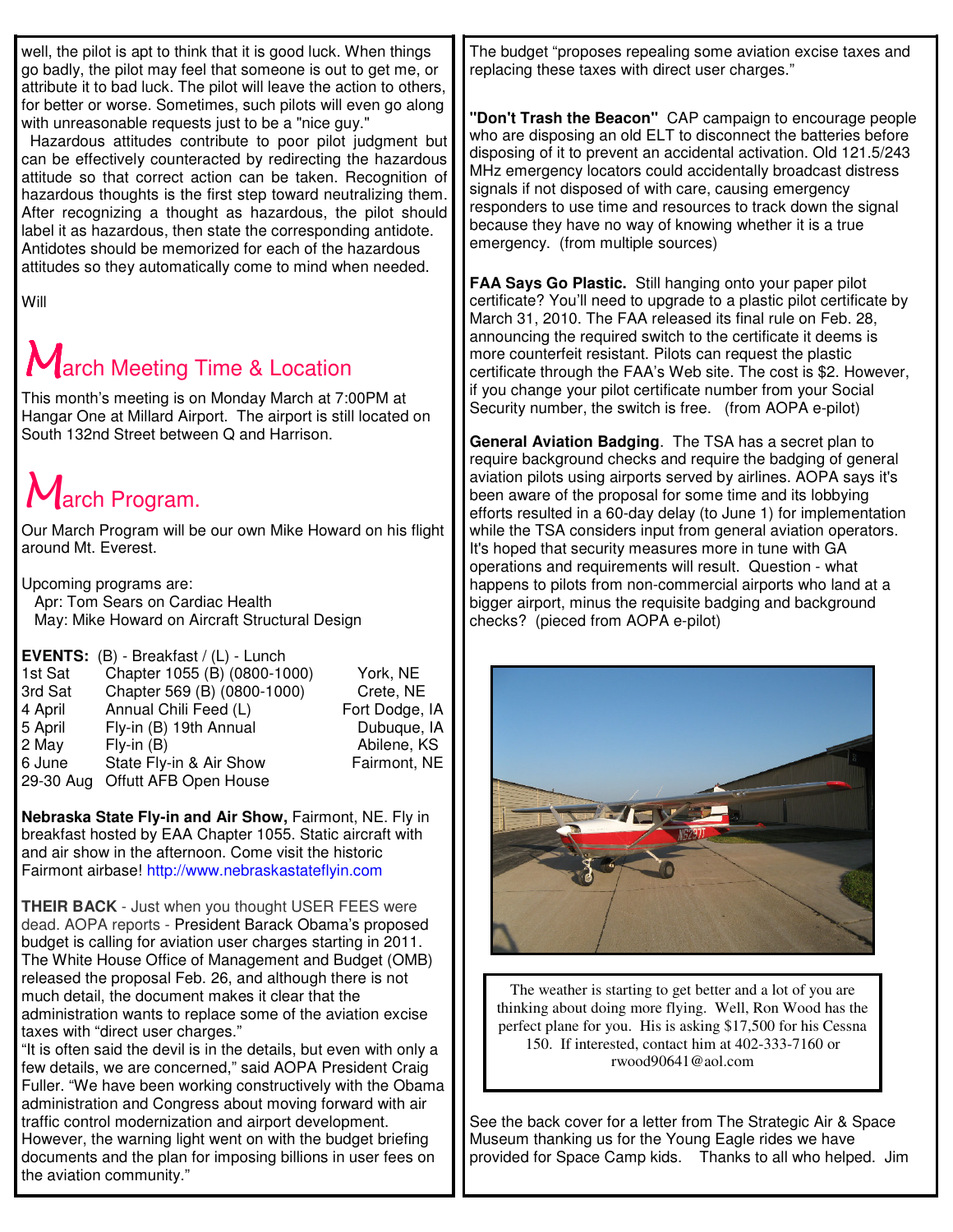#### *EAA Chapter 80* February 9, 2009 *Official Meeting Minutes*

The meeting was called to order by President Tom Wieduwilt at 7:00 PM. Meeting was held at Hanger One, Millard Airport, Omaha,NE.

- Tom Wieduwilt, President
- Jim Ratte, Vice President,
- Don Meyer, Secretary
- Ed Haffke, Treasurer

Guest: Two Guest present

**Treasurers Report**:

• Not available will be in newsletter.

#### **Meeting Minutes**:

• A motion was made and passed to accept the previous month's minutes.

#### **Young Eagles:**

• 2009 schedule on web site

#### **Builder's Reports**:

- Tom Newell has acquired a Stearman that has been in storage for past 12 years. Invited anyone interested in helping him restore it to contact him.
- TW Working on canopy for his RV-6. Tru-Trac going to help him rebuild instrument case to fit his panel.

#### **Tech Counselor / Flight Advisor:**

• None

#### **Fly-Out Report:**

- Wahoo Sloppy Joes and Onion Rings successful! 60 plus people showed up with many flying in on a nice winter day.
- Will schedule fly-out to Muelling Aviation Works, Columbus, NE for tour of facilities. Will try and tie it to a chili dinner. Mike Howard will plan this outing.

#### **Old Business**

- T-shirts and hats available. See Jim Ratte
- **New Business:**
	- Recognized members who put in extra effort for B-17 tour at Plattsmouth, NE.
	- Doug Humble-Printing
	- Paul Kanka-Painting signs
	- Kevin & Sandy Faris- Hosting the event
	- TW-Food Service

#### **Librarian Report:**

• None

#### **Membership Report:**

- 36 Members are past due. Please pay your membership dues now!
- Discussed membership books and cost. Complete rooster is on CD, possibly print hard copy for those who do not have access to computer.

#### **Tool Report:**

- **Discussed chapter purchasing engine hoist, Possible used one available for \$100.00. TW checking into it.**
- Chapter needs a projector, Ameet may have access to a very good used one that we could have for no charge.
- Trailer: AHQ
- Scales: Ron Wood
- Jacks: TW
- Brake Bleeding Set: Ron Wood
- Grills: AHQ

#### **Web Site:**

• www.eaa80.org

#### **Program:**

• John Gutzmiedl, United States Secret Service, presented and took questions regarding the Airspace Security Program. Meeting adjourned.

Don Meyer Secretary

**For sale, 1956 Cessna 172**, \$30,000. Contact Ed Haffke at 402-935-0803 or Ken Bahr at 402-559-0133. Total A/C time 6438 hours and 780 hours since major overhaul.